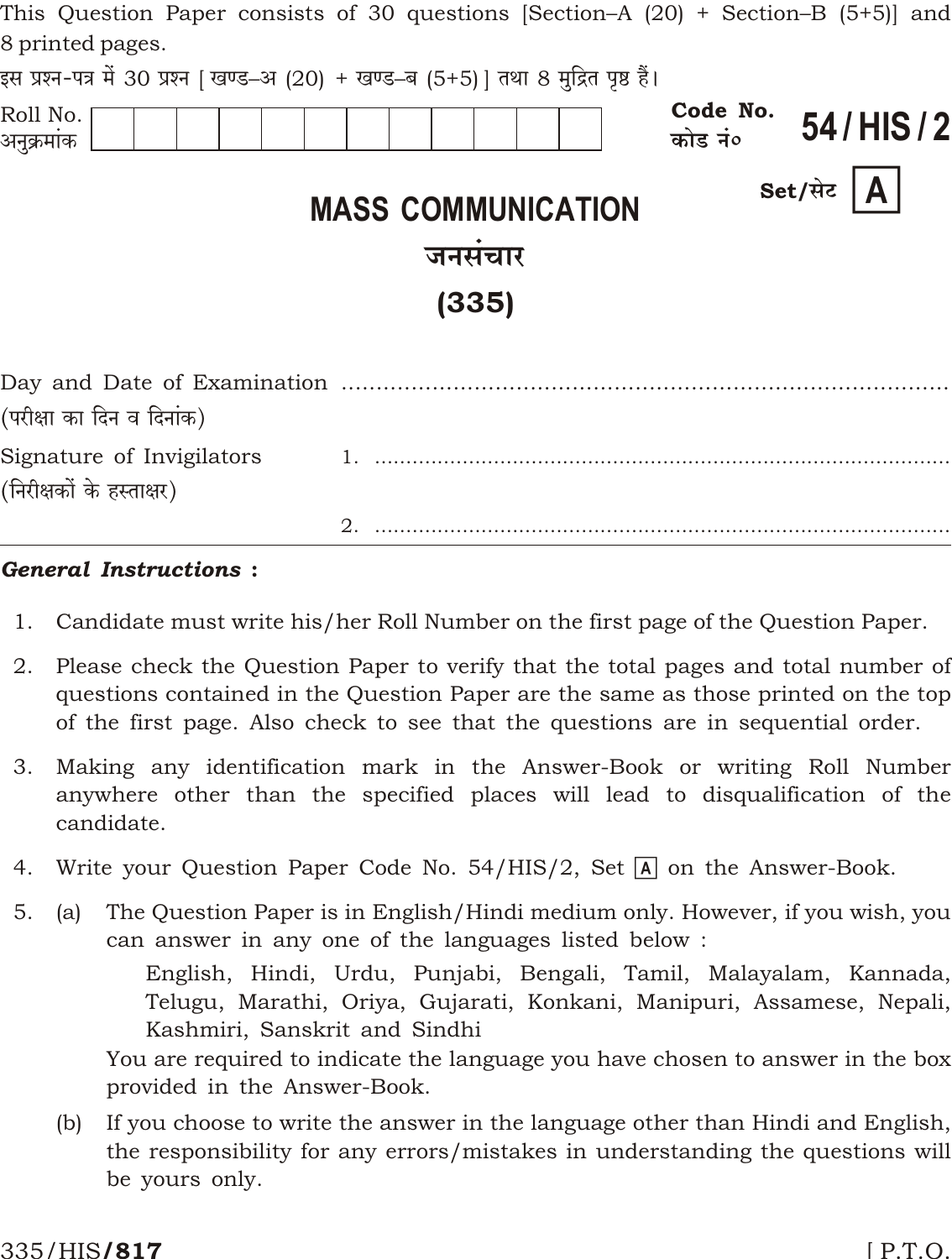### सामान्य अनुदेश :

- 1. परीक्षार्थी प्रश्न-पत्र के पहले पृष्ठ पर अपना अनुक्रमांक अवश्य लिखें।
- कृपया प्रश्न-पत्र को जाँच लें कि प्रश्न-पत्र के कुल पृष्ठों तथा प्रश्नों की उतनी ही संख्या है जितनी प्रथम पृष्ठ के सबसे 2. ऊपर छपी है। इस बात की जाँच भी कर लें कि प्रश्न क्रमिक रूप में हैं।
- उत्तर-पुस्तिका में पहचान-चिह्न बनाने अथवा निर्दिष्ट स्थानों के अतिरिक्त कहीं भी अनुक्रमांक लिखने पर परीक्षार्थी को 3. अयोग्य ठहराया जायेगा।
- अपनी उत्तर-पुस्तिका पर प्रश्न-पत्र का कोड नं० 54/HIS/2, सेट [A] लिखें।  $4.$
- (क) प्रश्न-पत्र केवल हिन्दी/अंग्रेजी में है। फिर भी, यदि आप चाहें तो नीचे दी गई किसी एक भाषा में उत्तर दे 5. सकते हैं :

अंग्रेजी, हिन्दी, उर्दू, पंजाबी, बंगला, तमिल, मलयालम, कन्नड़, तेलुगू, मराठी, उड़िया, गुजराती, कोंकणी, मणिपुरी, असमिया, नेपाली, कश्मीरी, संस्कृत और सिन्धी।

कृपया उत्तर-पुस्तिका में दिए गए बॉक्स में लिखें कि आप किस भाषा में उत्तर लिख रहे हैं।

(ख) यदि आप हिन्दी एवं अंग्रेजी के अतिरिक्त किसी अन्य भाषा में उत्तर लिखते हैं, तो प्रश्नों को समझने में होने वाली त्रुटियों/गलतियों की जिम्मेदारी केवल आपकी होगी।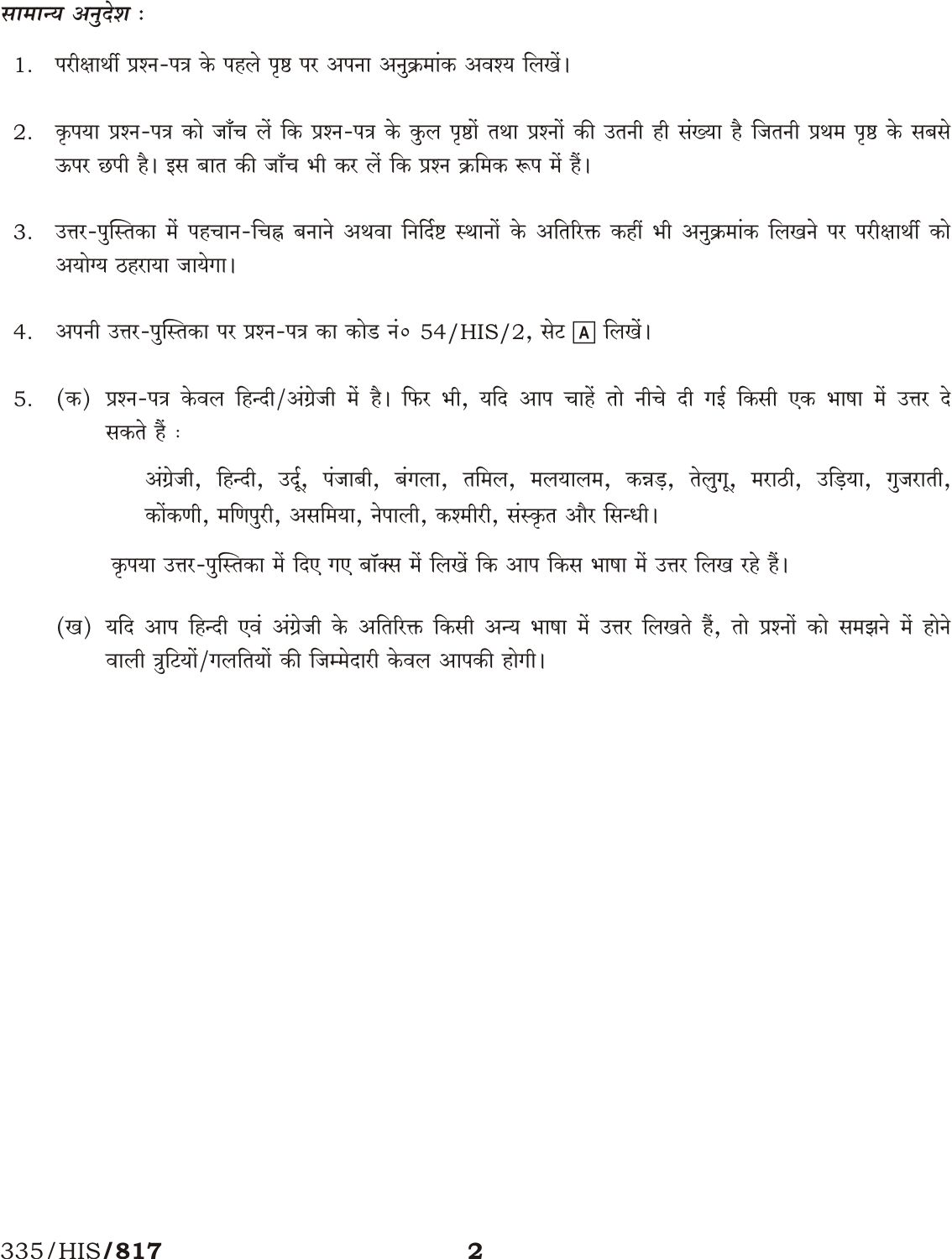# **MASS COMMUNICATION** जनसंचार

# $(335)$

Time: 3 Hours | समय : 3 घण्टे ]

[ Maximum Marks: 80

| पूर्णांक : 80

- Note: All questions in Section 'A' are compulsory.  $(i)$ 
	- From Section 'B', attempt questions of only one option of your choice.  $(ii)$
	- $(iii)$ Marks for each question are indicated against it.
- निर्देश : खण्ड 'अ' में दिए गए सभी प्रश्न अनिवार्य हैं।  $(i)$ 
	- खण्ड 'ब' में दिए गए अपनी पसंद के सिर्फ एक विकल्प में से प्रश्नों के उत्तर दें।  $(ii)$
	- प्रत्येक प्रश्न के अंक उसके सामने दिए गए हैं।  $(iii)$

### **SECTION-A**

#### खण्ड–अ

- 1. Who started first modern advertising agency around 1875 in US? अमरीका में 1875 के दौरान किसने पहली आधुनिक विज्ञापन एजेन्सी शुरू की?
- 2. Name the oldest existing newspaper of India. भारत के ऐसे सबसे पुराने समाचार-पत्र का नाम बताइए जो अभी तक प्रकाशित हो रहा है।
- 3. Who showed the moving pictures everfirst in India?  $\mathbf{1}$ भारत में सर्वप्रथम किसने चलचित्र दिखाया?

 $\mathbf{1}$ 

 $\mathbf{1}$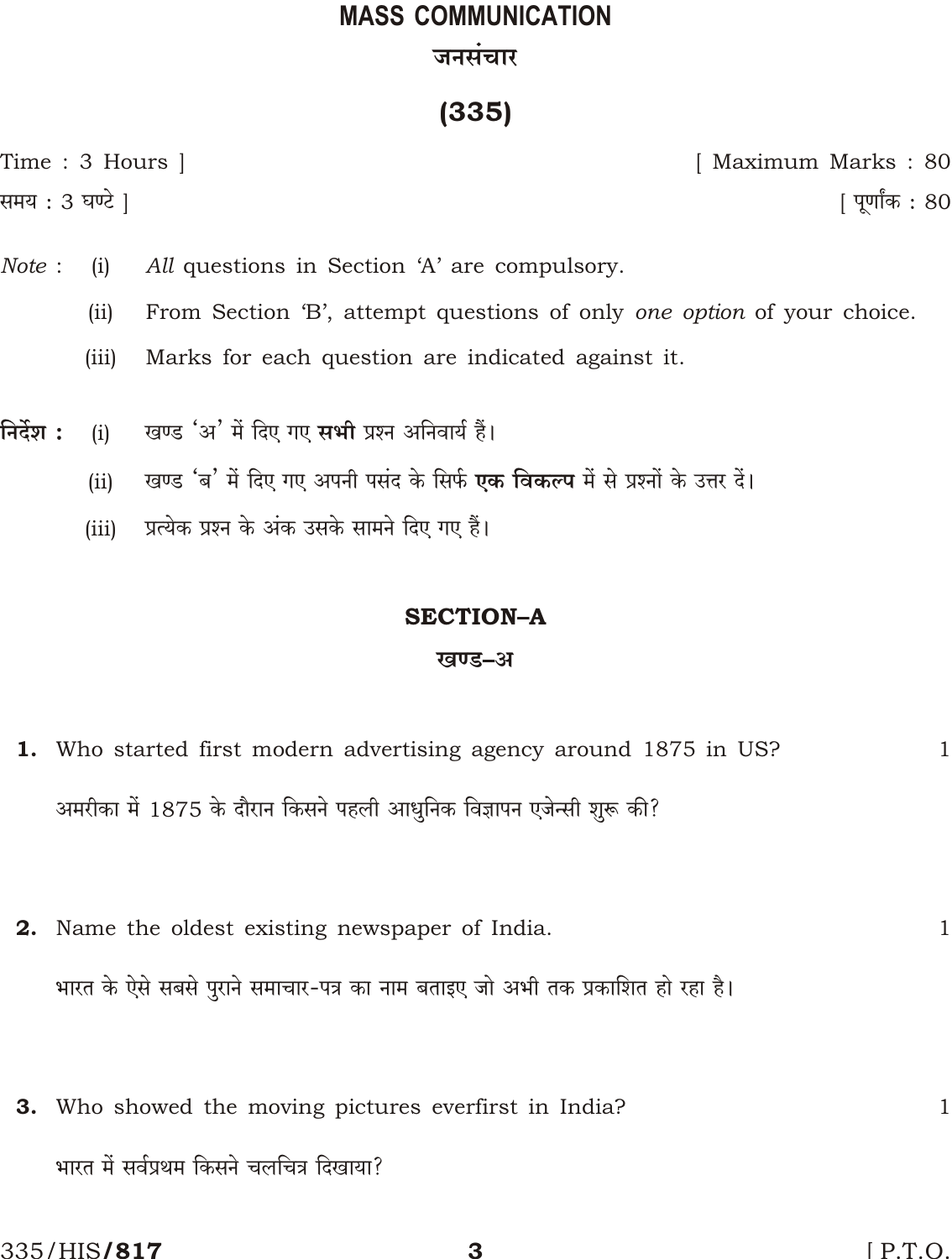- 4. Write any two ways how sound can be used in radio formats.  $\overline{2}$ ध्वनि का प्रयोग रेडियो फॉर्मेट में कैसे किया जा सकता है? कोई दो तरीका लिखिए।
- 5. Why was Prasar Bharati Corporation established?  $\overline{2}$ प्रसार भारती निगम की स्थापना क्यों की गयी?
- 6. Why does new media address youth? Give any two reasons.  $\overline{2}$ न्यू मीडिया युवा-पीढ़ी को ही क्यों संबोधित करता है? कोई दो कारण बताइए।
- 7. Mention any two differences between Advertisement and Public Relations.  $\overline{2}$ विज्ञापन तथा जनसम्पर्क के बीच किन्हीं दो अंतरों की चर्चा कीजिए।
- 8. Explain hard news and soft news.  $\overline{2}$ हार्ड न्यूज़ और सॉफ्ट न्यूज़ के अर्थ बताइए।
- 9. Write any  $two$  examples of non-verbal communication.  $\overline{2}$ अशाब्दिक संचार के कोई दो उदाहरण लिखिए।
- 10. List out any four negative effects of media.  $\overline{4}$ जनमाध्यमों के कोई **चार** नकारात्मक प्रभाव लिखिए।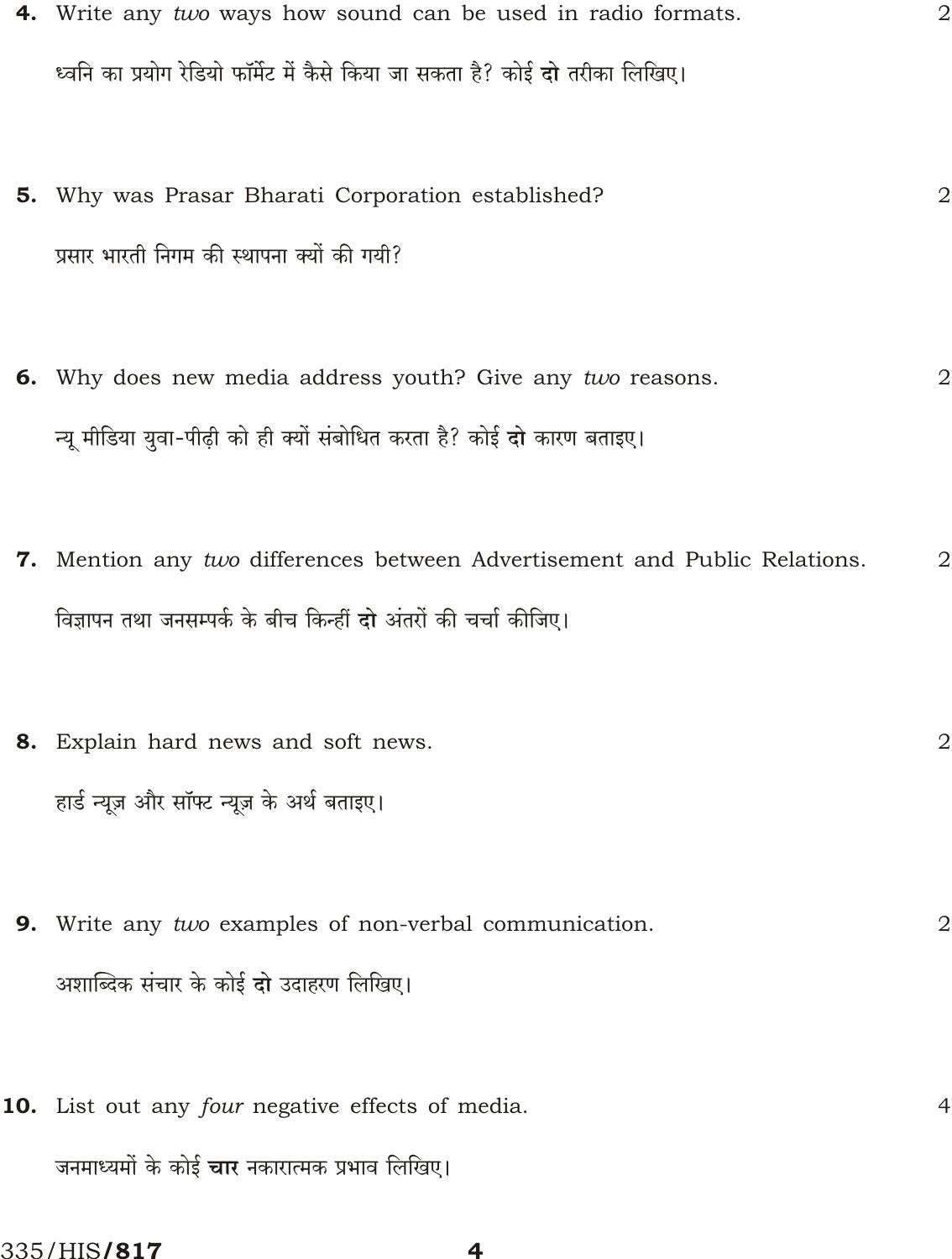- 11. What are four qualities of a good news report? एक अच्छे समाचार रिपोर्ट के **चार** गण क्या हैं?
- 12. Discuss any four features of radio studio. रेडियो स्टूडियो की कोई **चार** विशिष्टताएँ बताइए।
- 13. List out any four equipments required for TV production. Also state the function of each equipment.  $\overline{4}$ टी० वी० निर्माण हेतु आवश्यक किन्हीं **चार** उपकरणों की सूची बनाइए तथा इनमें से प्रत्येक उपकरण का कार्य भी लिखिए।
- 14. Mention any four key questions to be kept in mind while planning an advertisement campaign.  $\overline{4}$ एक विज्ञापन कैम्पेन की योजना बनाते समय दृष्टिगत रखे जाने वाले किन्हीं **चार** मुख्य प्रश्नों को बताइए।
- 15. Briefly discuss any two unhealthy trends in newspaper industry.  $\overline{4}$ समाचार-पत्र उद्योग के किन्हीं दो चिन्ताजनक रुझानों की संक्षिप्त चर्चा कीजिए।
- 16. Discuss the principles of advertising. विज्ञापन के सिद्धान्तों की चर्चा कीजिए।
- 17. What kind of knowledge and skill is required to be a development communicator?  $\overline{4}$ विकास संचारक बनने के लिए किस प्रकार के ज्ञान व कौशल की आवश्यकता होती है?

 $\overline{4}$ 

 $\overline{4}$ 

 $\overline{4}$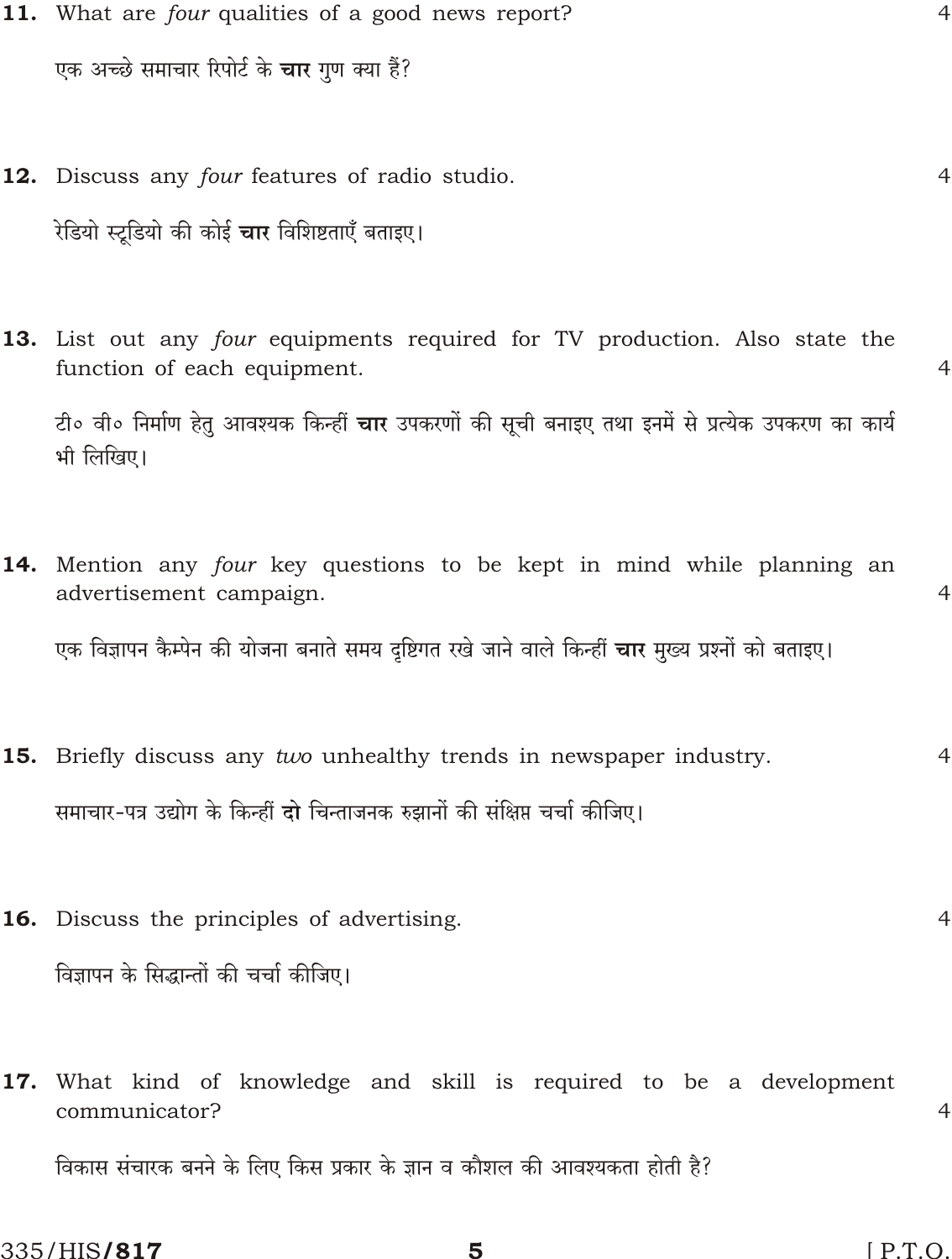| <b>18.</b> Discuss new media as a form of communication.                                                                     | 6 |
|------------------------------------------------------------------------------------------------------------------------------|---|
| संचार के एक प्रारूप के रूप में न्यू मीडिया पर चर्चा कीजिए।                                                                   |   |
| <b>19.</b> Describe any six characteristics of radio.<br>रेडियो की किन्हीं <b>छः</b> विशेषताओं का उल्लेख कीजिए।              | 6 |
| <b>20.</b> Describe any three new trends in television.<br>टेलीविजन में आ रहे किन्हीं <b>तीन</b> नये रुझानों का वर्णन कीजिए। | 6 |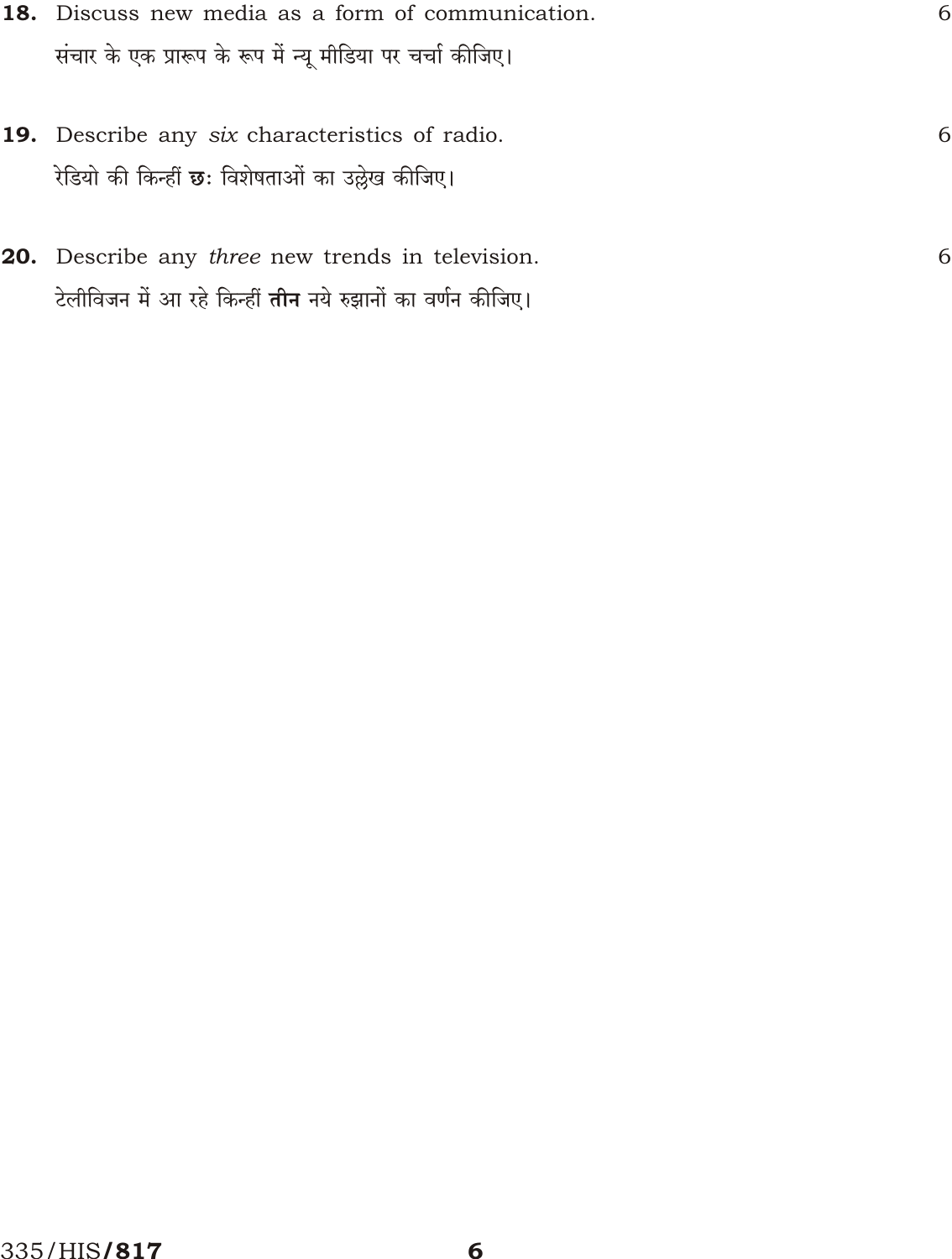#### **SECTION-B**

खण्ड-ब

OPTION-I

विकल्प–ा

## (Traditional Media)

(परम्परागत माध्यम)

21. What is Pithora painting?

'पिथोरा' चित्रकला क्या है?

22. What kind of development messages can be projected through traditional media? 3

परम्परागत माध्यम द्वारा किस प्रकार के विकास संदेश प्रेषित किए जा सकते हैं?

- 23. Write three features of Oawwali. कव्वाली की **तीन** विशेषताएँ लिखिए।
	- 24. Explain any four features of traditional media. परम्परागत माध्यम की किन्हीं **चार** विशेषताओं की व्याख्या कीजिए।
	- 25. What should we keep in mind while using traditional media in communication programme?

किसी संचार कार्यक्रम में परम्परागत माध्यम का उपयोग करते समय हमें किन बातों का ध्यान रखना चाहिए?

 $\mathbf{1}$ 

3

 $\overline{4}$ 

 $\overline{4}$